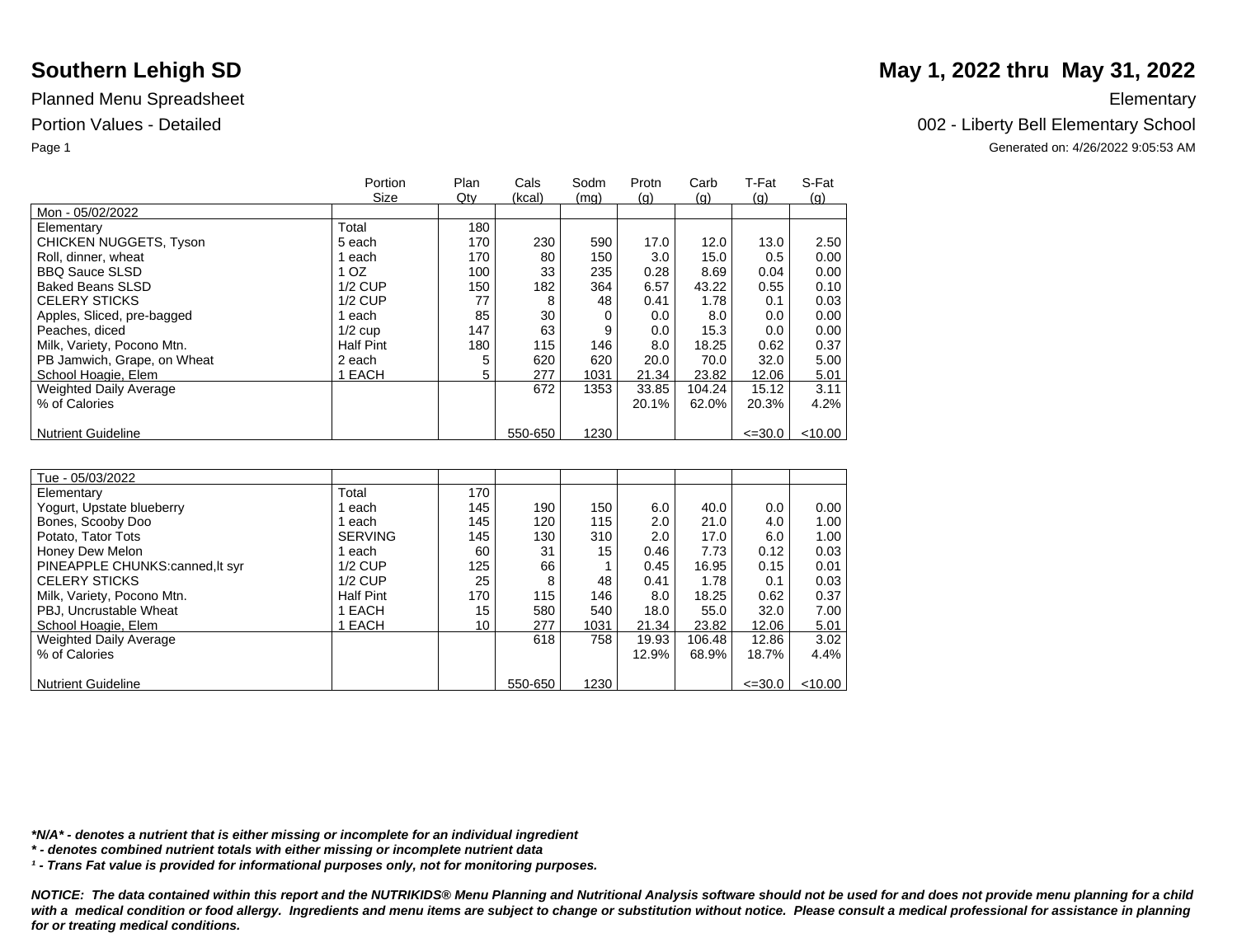|                               | Portion          | Plan | Cals    | Sodm | Protn | Carb  | T-Fat       | S-Fat   |
|-------------------------------|------------------|------|---------|------|-------|-------|-------------|---------|
|                               | Size             | Qty  | (kcal)  | (mq) | (q)   | (q)   | (q)         | (q)     |
| Wed - 05/04/2022              |                  |      |         |      |       |       |             |         |
| Elementary                    | Total            | 180  |         |      |       |       |             |         |
| Ham&Cheese Croissant          | EACH             | 170  | 346     | 1127 | 20.01 | 26.51 | 17.95       | 5.86    |
| CARROTS:frozen, boiled        | $1/2$ CUP        | 70   | 27      | 43   | 0.42  | 5.64  | 0.5         | 0.09    |
| <b>CELERY STICKS</b>          | $1/2$ CUP        | 77   | 8       | 48   | 0.41  | 1.78  | 0.1         | 0.03    |
| Apples, Sliced, pre-bagged    | each             | 85   | 30      |      | 0.0   | 8.0   | 0.0         | 0.00    |
| Peaches, diced                | $1/2$ cup        | 120  | 63      | 9    | 0.0   | 15.3  | 0.0         | 0.00    |
| Milk, Variety, Pocono Mtn.    | <b>Half Pint</b> | 180  | 115     | 146  | 8.0   | 18.25 | 0.62        | 0.37    |
| PB Jamwich, Grape, on Wheat   | 2 each           | 5    | 620     | 620  | 20.0  | 70.0  | 32.0        | 5.00    |
| School Hoagie, Elem           | EACH             | 5    | 277     | 1031 | 21.34 | 23.82 | 12.06       | 5.01    |
| <b>Weighted Daily Average</b> |                  |      | 537     | 1299 | 28.39 | 62.83 | 19.04       | 6.23    |
| % of Calories                 |                  |      |         |      | 21.1% | 46.8% | 31.9%       | 10.4%   |
|                               |                  |      |         |      |       |       |             |         |
| <b>Nutrient Guideline</b>     |                  |      | 550-650 | 1230 |       |       | $\leq 30.0$ | < 10.00 |

| Thu - 05/05/2022               |                  |     |         |      |       |       |             |         |
|--------------------------------|------------------|-----|---------|------|-------|-------|-------------|---------|
| Elementary                     | Total            | 170 |         |      |       |       |             |         |
| Taco in a Bag                  | Each             | 150 | 342     | 937  | 21.23 | 27.02 | 17.37       | 6.48    |
| Seasoned Red Beans             | .5 cup           | 100 | 126     | 151  | 7.03  | 23.63 | 0.57        | 0.09    |
| <b>SPANISH RICE</b>            | $1/3$ CUP        | 100 | 73      | 124  | 2.06  | 14.55 | 0.77        | 0.13    |
| CARROTS, BABY, RAW             | $1/2$ cup        | 50  | 40      | 88   | 0.73  | 9.34  | 0.15        | 0.03    |
| APPLES, Fresh                  | EACH             | 100 | 72      |      | 0.36  | 19.06 | 0.23        | 0.04    |
| Oranges, Mandarin, World Horiz | $1/2$ cup        | 80  | 66      | 12   | 0.82  | 15.61 | 0.0         | 0.00    |
| Milk, Variety, Pocono Mtn.     | <b>Half Pint</b> | 145 | 115     | 146  | 8.0   | 18.25 | 0.62        | 0.37    |
| PB Jamwich, Grape, on Wheat    | 2 each           | 10  | 620     | 620  | 20.0  | 70.0  | 32.0        | 5.00    |
| School Hoagie, Elem            | <b>EACH</b>      | 10  | 277     | 1031 | 21.34 | 23.82 | 12.06       | 5.01    |
| Weighted Daily Average         |                  |     | 655     | 1243 | 34.14 | 88.70 | 19.43       | 6.79    |
| % of Calories                  |                  |     |         |      | 20.9% | 54.2% | 26.7%       | 9.3%    |
|                                |                  |     |         |      |       |       |             |         |
| <b>Nutrient Guideline</b>      |                  |     | 550-650 | 1230 |       |       | $\leq 30.0$ | < 10.00 |

*\*N/A\* - denotes a nutrient that is either missing or incomplete for an individual ingredient*

*\* - denotes combined nutrient totals with either missing or incomplete nutrient data*

*¹ - Trans Fat value is provided for informational purposes only, not for monitoring purposes.*

*NOTICE: The data contained within this report and the NUTRIKIDS® Menu Planning and Nutritional Analysis software should not be used for and does not provide menu planning for a child*  with a medical condition or food allergy. Ingredients and menu items are subject to change or substitution without notice. Please consult a medical professional for assistance in planning *for or treating medical conditions.*

## **Southern Lehigh SD** May 1, 2022 thru May 31, 2022

Portion Values - Detailed **Detailed** 2002 - Liberty Bell Elementary School

Page 2 Generated on: 4/26/2022 9:05:53 AM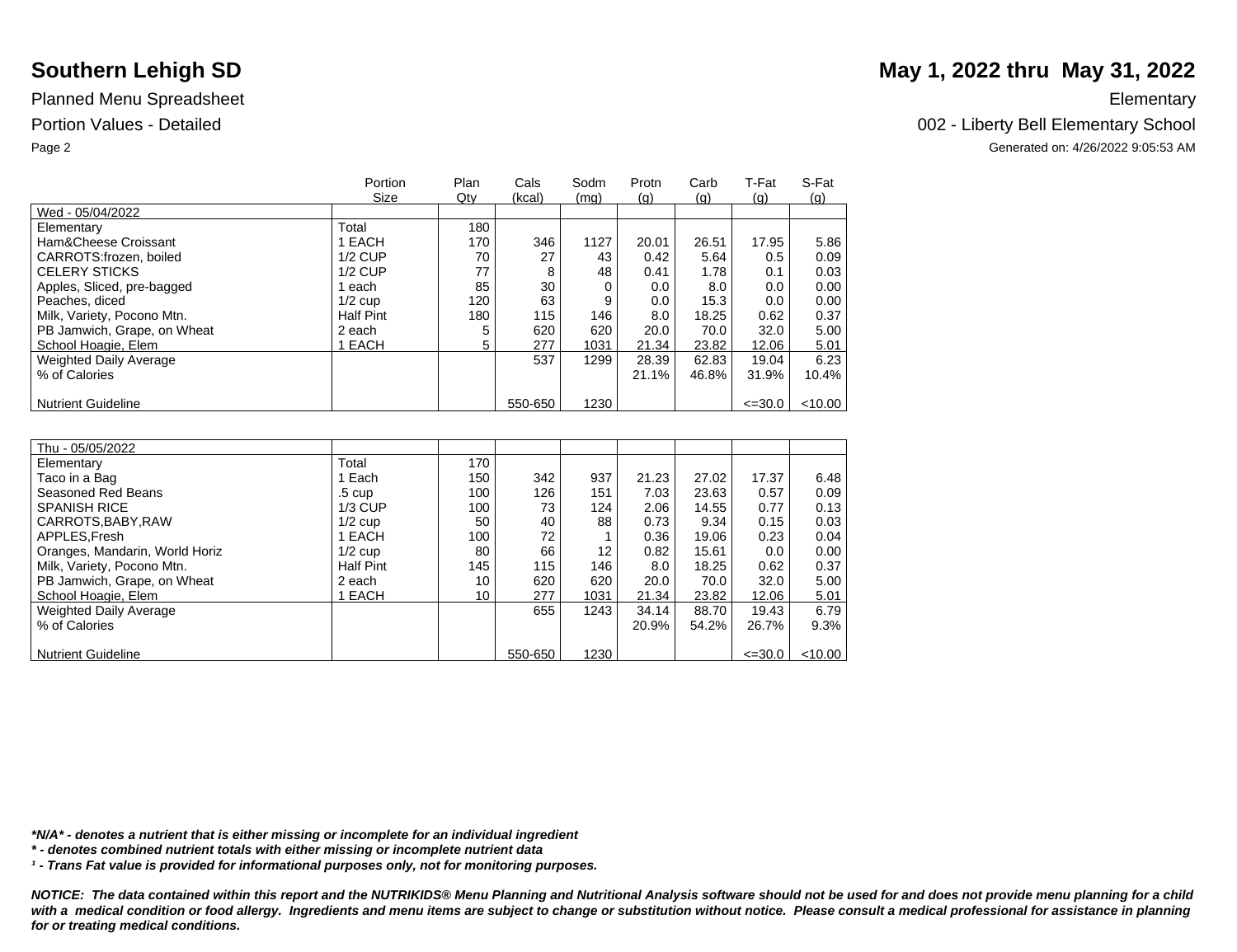|                                | Portion          | Plan | Cals    | Sodm | Protn | Carb  | T-Fat       | S-Fat      |
|--------------------------------|------------------|------|---------|------|-------|-------|-------------|------------|
|                                | Size             | Qty  | (kcal)  | (mq) | (q)   | (q)   | (q)         | <u>(g)</u> |
| Fri - 05/06/2022               |                  |      |         |      |       |       |             |            |
| Elementary                     | Total            | 180  |         |      |       |       |             |            |
| Pizza, French Bread            | EACH             | 170  | 370     | 820  | 16.0  | 41.0  | 14.0        | 3.00       |
| Salad, tossed, side            | EACH             | 120  | 32      | 18   | 2.13  | 6.54  | 0.47        | 0.07       |
| Ranch, Dressing PC 12 G        | EACH             | 120  | 67      | 100  | 0.2   | 0.7   | 7.0         | 1.10       |
| <b>CELERY STICKS</b>           | $1/2$ CUP        | 40   | 8       | 48   | 0.41  | 1.78  | 0.1         | 0.03       |
| APPLES, Fresh                  | 1 EACH           | 60   | 72      |      | 0.36  | 19.06 | 0.23        | 0.04       |
| Oranges, Mandarin, World Horiz | $1/2$ cup        | 125  | 66      | 12   | 0.82  | 15.61 | 0.0         | 0.00       |
| Milk, Variety, Pocono Mtn.     | <b>Half Pint</b> | 180  | 115     | 146  | 8.0   | 18.25 | 0.62        | 0.37       |
| PBJ, Uncrustable Wheat         | EACH             | 5    | 580     | 540  | 18.0  | 55.0  | 32.0        | 7.00       |
| School Hoagie, Elem            | <b>EACH</b>      | 5    | 277     | 1031 | 21.34 | 23.82 | 12.06       | 5.01       |
| <b>Weighted Daily Average</b>  |                  |      | 626     | 1063 | 26.54 | 81.58 | 20.15       | 4.34       |
| % of Calories                  |                  |      |         |      | 17.0% | 52.2% | 29.0%       | 6.2%       |
|                                |                  |      |         |      |       |       |             |            |
| <b>Nutrient Guideline</b>      |                  |      | 550-650 | 1230 |       |       | $\leq 30.0$ | $<$ 10.00  |

| Mon - 05/09/2022            |                  |     |         |      |                  |       |             |         |
|-----------------------------|------------------|-----|---------|------|------------------|-------|-------------|---------|
| Elementary                  | Total            | 180 |         |      |                  |       |             |         |
|                             |                  |     |         |      |                  |       |             |         |
| Chicken, Popcorn Tyson      | <b>SERVING</b>   | 170 | 230     | 240  | 12.0             | 14.0  | 14.0        | 2.50    |
| Roll, dinner, wheat         | each             | 170 | 80      | 150  | 3.0 <sub>2</sub> | 15.0  | 0.5         | 0.00    |
| CARROTS:frozen. boiled      | $1/2$ CUP        | 90  | 27      | 43   | 0.42             | 5.64  | 0.5         | 0.09    |
| CARROTS, BABY, RAW          | $1/2$ cup        | 100 | 40      | 88   | 0.73             | 9.34  | 0.15        | 0.03    |
| APPLES.Fresh                | 1 EACH           | 70  | 72      |      | 0.36             | 19.06 | 0.23        | 0.04    |
| Peaches, diced              | $1/2$ cup        | 110 | 63      | 9    | 0.0              | 15.3  | 0.0         | 0.00    |
| Milk, Variety, Pocono Mtn.  | <b>Half Pint</b> | 180 | 115     | 146  | 8.0              | 18.25 | 0.62        | 0.37    |
| PB Jamwich, Grape, on Wheat | 2 each           | 5   | 620     | 620  | 20.0             | 70.0  | 32.0        | 5.00    |
| School Hoagie, Elem         | <b>EACH</b>      | 5.  | 277     | 1031 | 21.34            | 23.82 | 12.06       | 5.01    |
| Weighted Daily Average      |                  |     | 535     | 637  | 24.07            | 73.02 | 15.96       | 3.09    |
| % of Calories               |                  |     |         |      | 18.0%            | 54.6% | 26.9%       | 5.2%    |
|                             |                  |     |         |      |                  |       |             |         |
| <b>Nutrient Guideline</b>   |                  |     | 550-650 | 1230 |                  |       | $\leq 30.0$ | < 10.00 |

*\*N/A\* - denotes a nutrient that is either missing or incomplete for an individual ingredient*

*\* - denotes combined nutrient totals with either missing or incomplete nutrient data*

*¹ - Trans Fat value is provided for informational purposes only, not for monitoring purposes.*

*NOTICE: The data contained within this report and the NUTRIKIDS® Menu Planning and Nutritional Analysis software should not be used for and does not provide menu planning for a child*  with a medical condition or food allergy. Ingredients and menu items are subject to change or substitution without notice. Please consult a medical professional for assistance in planning *for or treating medical conditions.*

# **Southern Lehigh SD** May 1, 2022 thru May 31, 2022

Portion Values - Detailed **Detailed** 2002 - Liberty Bell Elementary School

Page 3 Generated on: 4/26/2022 9:05:53 AM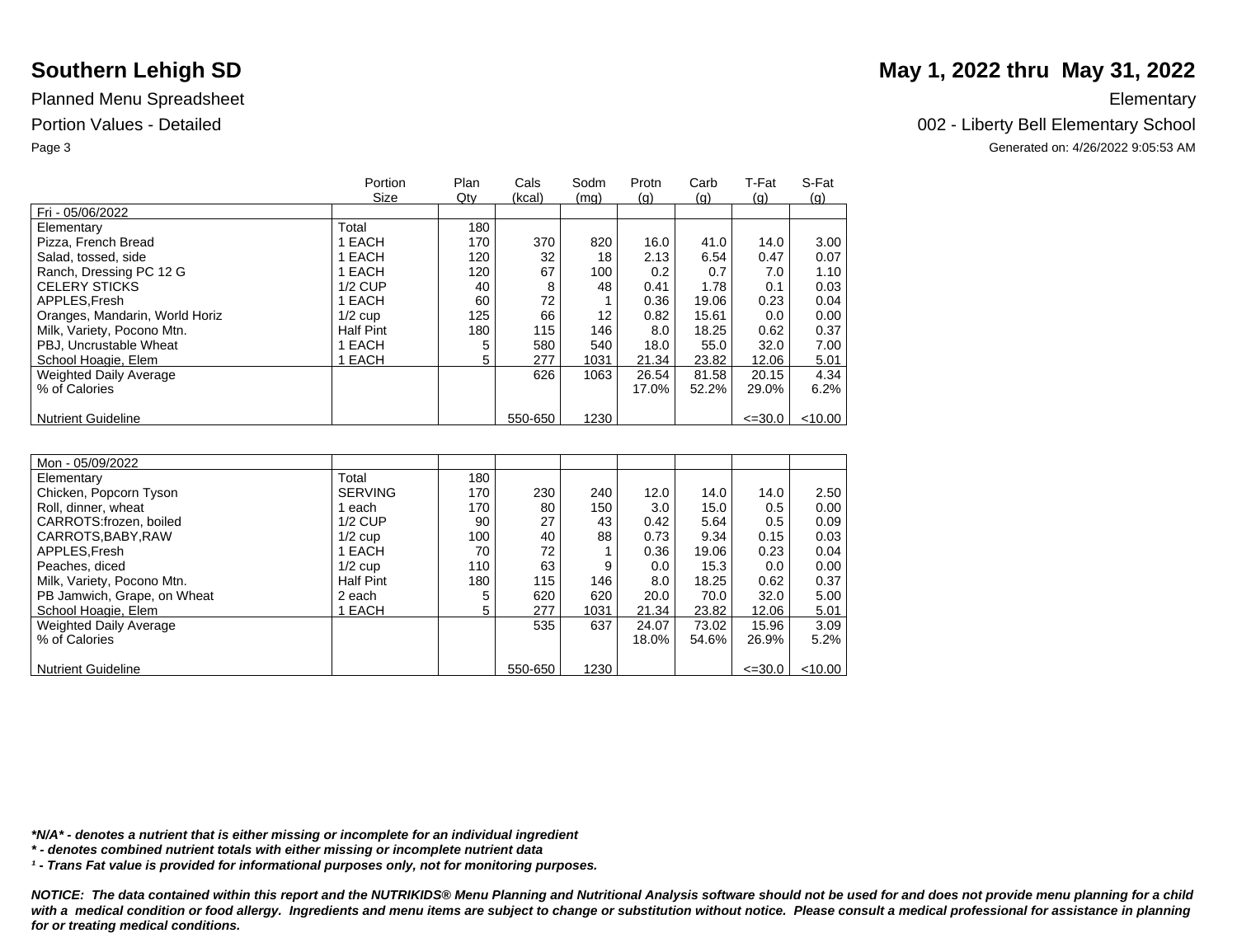|                             | Portion          | Plan | Cals    | Sodm | Protn | Carb  | T-Fat       | S-Fat  |
|-----------------------------|------------------|------|---------|------|-------|-------|-------------|--------|
|                             | Size             | Qty  | (kcal)  | (mq) | (q)   | (q)   | (q)         | (q)    |
| Tue - 05/10/2022            |                  |      |         |      |       |       |             |        |
| Elementary                  | Total            | 180  |         |      |       |       |             |        |
| Corn Dogs, Mini             | I EACH           | 170  | 255     | 660  | 9.0   | 27.0  | 12.0        | 2.25   |
| Baked Beans SLSD            | $1/2$ CUP        | 80   | 182     | 364  | 6.57  | 43.22 | 0.55        | 0.10   |
| CARROTS, BABY, RAW          | $1/2$ cup        | 100  | 40      | 88   | 0.73  | 9.34  | 0.15        | 0.03   |
| APPLES.Fresh                | 1 EACH           | 70   | 72      |      | 0.36  | 19.06 | 0.23        | 0.04   |
| Peaches, diced              | $1/2$ cup        | 110  | 63      | 9    | 0.0   | 15.3  | 0.0         | 0.00   |
| Milk, Variety, Pocono Mtn.  | <b>Half Pint</b> | 180  | 115     | 146  | 8.0   | 18.25 | 0.62        | 0.37   |
| PB Jamwich, Grape, on Wheat | 2 each           | 5    | 620     | 620  | 20.0  | 70.0  | 32.0        | 5.00   |
| School Hoagie, Elem         | <b>EACH</b>      | 5    | 277     | 1031 | 21.34 | 23.82 | 12.06       | 5.01   |
| Weighted Daily Average      |                  |      | 550     | 1033 | 21.11 | 87.52 | 13.60       | 2.85   |
| % of Calories               |                  |      |         |      | 15.3% | 63.6% | 22.2%       | 4.7%   |
|                             |                  |      |         |      |       |       |             |        |
| <b>Nutrient Guideline</b>   |                  |      | 550-650 | 1230 |       |       | $\leq 30.0$ | <10.00 |

| Wed - 05/11/2022               |                  |     |         |      |       |       |             |           |
|--------------------------------|------------------|-----|---------|------|-------|-------|-------------|-----------|
| Elementary                     | Total            | 140 |         |      |       |       |             |           |
| Eggo Mini Waffles              | Each             | 130 | 200     | 270  | 5.0   | 34.0  | 5.0         | 1.50      |
| Potato, Crinkle Cut Govt       | 4 OZ             | 140 | 162     | 27   | 2.7   | 27.0  | 4.73        | 1.35      |
| Sausage Links - Performance    | Each             | 130 | 190     | 270  | 6.0   | 0.0   | 19.0        | 6.00      |
| Ketchup, Red Gold packet       | EACH             | 140 | 10      | 105  | 0.0   | 3.0   | 0.0         | 0.00      |
| <b>CELERY STICKS</b>           | $1/2$ CUP        | 35  | 8       | 48   | 0.41  | 1.78  | 0.1         | 0.03      |
| APPLES.Fresh                   | 1 EACH           | 60  | 72      |      | 0.36  | 19.06 | 0.23        | 0.04      |
| Oranges, Mandarin, World Horiz | $1/2$ cup        | 80  | 66      | 12   | 0.82  | 15.61 | 0.0         | 0.00      |
| Milk, Variety, Pocono Mtn.     | <b>Half Pint</b> | 140 | 115     | 146  | 8.0   | 18.25 | 0.62        | 0.37      |
| PB Jamwich, Grape, on Wheat    | 2 each           |     | 0       |      | 0.0   | 0.0   | 0.0         | 0.00      |
| School Hoagie, Elem            | EACH             | 10  | 277     | 1031 | 21.34 | 23.82 | 12.06       | 5.01      |
| <b>Weighted Daily Average</b>  |                  |     | 739     | 873  | 23.16 | 99.06 | 28.62       | 9.07      |
| % of Calories                  |                  |     |         |      | 12.5% | 53.6% | 34.8%       | 11.0%     |
|                                |                  |     |         |      |       |       |             |           |
| <b>Nutrient Guideline</b>      |                  |     | 550-650 | 1230 |       |       | $\leq 30.0$ | $<$ 10.00 |

*\*N/A\* - denotes a nutrient that is either missing or incomplete for an individual ingredient*

*\* - denotes combined nutrient totals with either missing or incomplete nutrient data*

*¹ - Trans Fat value is provided for informational purposes only, not for monitoring purposes.*

*NOTICE: The data contained within this report and the NUTRIKIDS® Menu Planning and Nutritional Analysis software should not be used for and does not provide menu planning for a child*  with a medical condition or food allergy. Ingredients and menu items are subject to change or substitution without notice. Please consult a medical professional for assistance in planning *for or treating medical conditions.*

## **Southern Lehigh SD** May 1, 2022 thru May 31, 2022

Portion Values - Detailed **Detailed** 2002 - Liberty Bell Elementary School

Page 4 Generated on: 4/26/2022 9:05:53 AM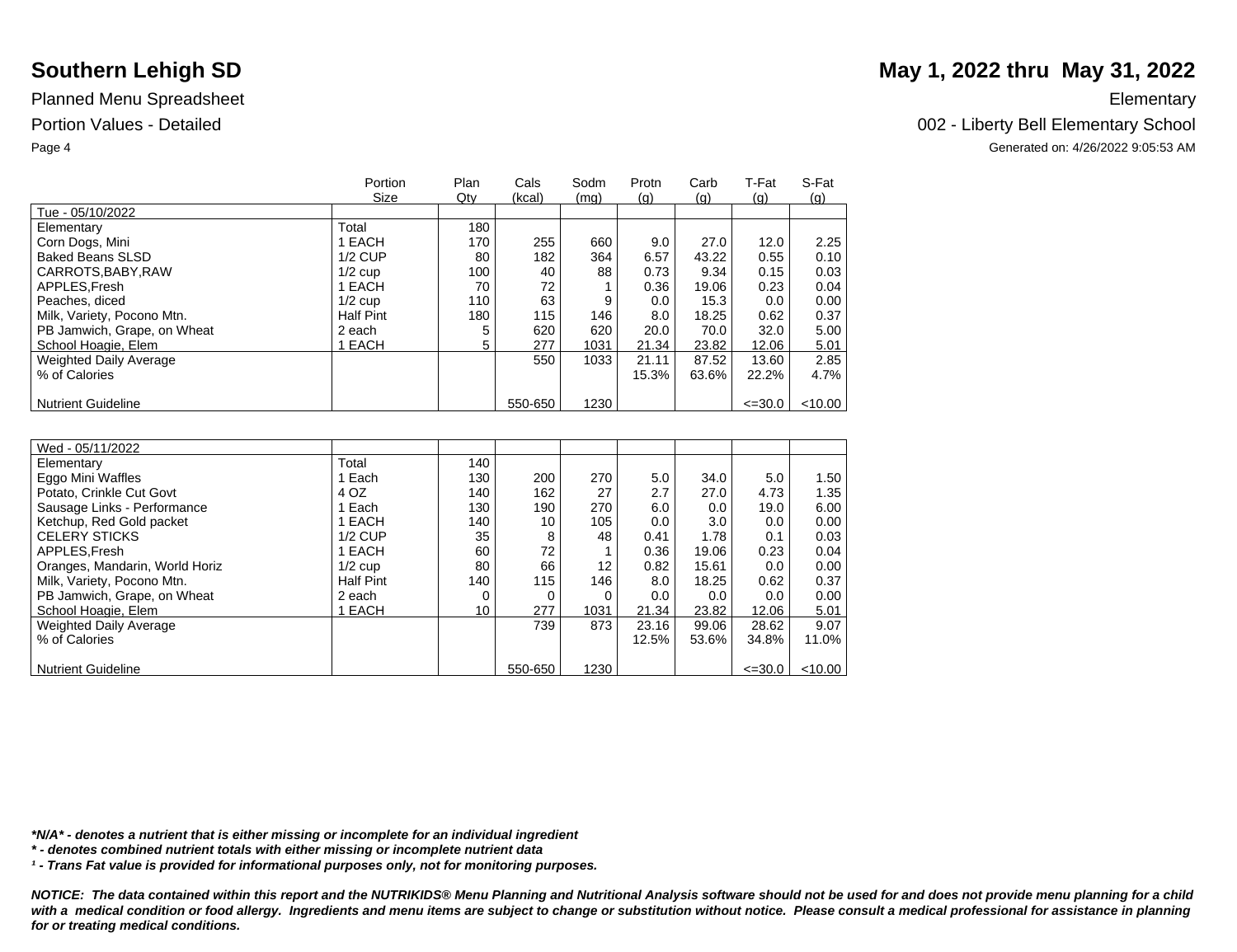|                                | Portion<br>Size | Plan | Cals    | Sodm | Protn | Carb  | T-Fat       | S-Fat   |
|--------------------------------|-----------------|------|---------|------|-------|-------|-------------|---------|
| Thu - 05/12/2022               |                 | Qty  | (kcal)  | (mq) | (q)   | (q)   | (q)         | (q)     |
|                                | Total           | 180  |         |      |       |       |             |         |
| Elementary                     |                 |      |         |      |       |       |             |         |
| Sweet and Sour Chicken Unbread | 1 EACH          | 170  | 301     | 408  | 21.48 | 36.85 | 6.69        | 3.29    |
| BROCCOLI: frozen, boiled       | $1/2$ cup       | 80   | 26      | 10   | 2.85  | 4.92  | 0.11        | 0.02    |
| CARROTS, BABY, RAW             | $1/2$ cup       | 100  | 40      | 88   | 0.73  | 9.34  | 0.15        | 0.03    |
| APPLES.Fresh                   | 1 EACH          | 70   | 72      |      | 0.36  | 19.06 | 0.23        | 0.04    |
| Peaches, diced                 | $1/2$ cup       | 110  | 63      | 9    | 0.0   | 15.3  | 0.0         | 0.00    |
| Milk, Variety, Pocono Mtn.     | Half Pint       | 180  | 115     | 146  | 8.0   | 18.25 | 0.62        | 0.37    |
| PB Jamwich, Grape, on Wheat    | 2 each          |      | 620     | 620  | 20.0  | 70.0  | 32.0        | 5.00    |
| School Hoagie, Elem            | 1 EACH          | 5    | 277     | 1031 | 21.34 | 23.82 | 12.06       | 5.01    |
| <b>Weighted Daily Average</b>  |                 |      | 524     | 637  | 31.24 | 79.80 | 8.39        | 3.80    |
| % of Calories                  |                 |      |         |      | 23.8% | 60.9% | 14.4%       | 6.5%    |
|                                |                 |      |         |      |       |       |             |         |
| <b>Nutrient Guideline</b>      |                 |      | 550-650 | 1230 |       |       | $\leq 30.0$ | < 10.00 |

| Fri - 05/13/2022                  |                  |     |         |      |       |       |             |         |
|-----------------------------------|------------------|-----|---------|------|-------|-------|-------------|---------|
| Elementary                        | Total            | 137 |         |      |       |       |             |         |
| Pizza, Big Daddy                  | 1 EACH           | 127 | 470     | 730  | 23.98 | 53.97 | 17.99       | 8.99    |
| <b>GREEN BEANS: frozen,boiled</b> | $1/2$ CUP        | 100 | 19      |      | 1.01  | 4.35  | 0.11        | 0.03    |
| CARROTS, BABY, RAW                | $1/2$ cup        | 25  | 40      | 88   | 0.73  | 9.34  | 0.15        | 0.03    |
| Apples, Sliced, pre-bagged        | each             | 80  | 30      | 0    | 0.0   | 8.0   | 0.0         | 0.00    |
| PEARS: canned, light syrup        | $1/2$ CUP        | 60  | 72      | 6    | 0.24  | 19.04 | 0.04        | 0.00    |
| Milk, Variety, Pocono Mtn.        | <b>Half Pint</b> | 137 | 115     | 146  | 8.0   | 18.25 | 0.62        | 0.37    |
| PB Jamwich, Grape, on Wheat       | 2 each           | 0   | 0       | 0    | 0.0   | 0.0   | 0.0         | 0.00    |
| School Hoagie, Elem               | 1 EACH           | 10  | 277     | 1031 | 21.34 | 23.82 | 12.06       | 5.01    |
| <b>Weighted Daily Average</b>     |                  |     | 641     | 917  | 32.76 | 87.91 | 18.31       | 9.11    |
| % of Calories                     |                  |     |         |      | 20.5% | 54.9% | 25.7%       | 12.8%   |
|                                   |                  |     |         |      |       |       |             |         |
| <b>Nutrient Guideline</b>         |                  |     | 550-650 | 1230 |       |       | $\leq 30.0$ | < 10.00 |

*\*N/A\* - denotes a nutrient that is either missing or incomplete for an individual ingredient*

*\* - denotes combined nutrient totals with either missing or incomplete nutrient data*

*¹ - Trans Fat value is provided for informational purposes only, not for monitoring purposes.*

*NOTICE: The data contained within this report and the NUTRIKIDS® Menu Planning and Nutritional Analysis software should not be used for and does not provide menu planning for a child*  with a medical condition or food allergy. Ingredients and menu items are subject to change or substitution without notice. Please consult a medical professional for assistance in planning *for or treating medical conditions.*

## **Southern Lehigh SD** May 1, 2022 thru May 31, 2022

Portion Values - Detailed **Detailed** 2002 - Liberty Bell Elementary School

Page 5 Generated on: 4/26/2022 9:05:54 AM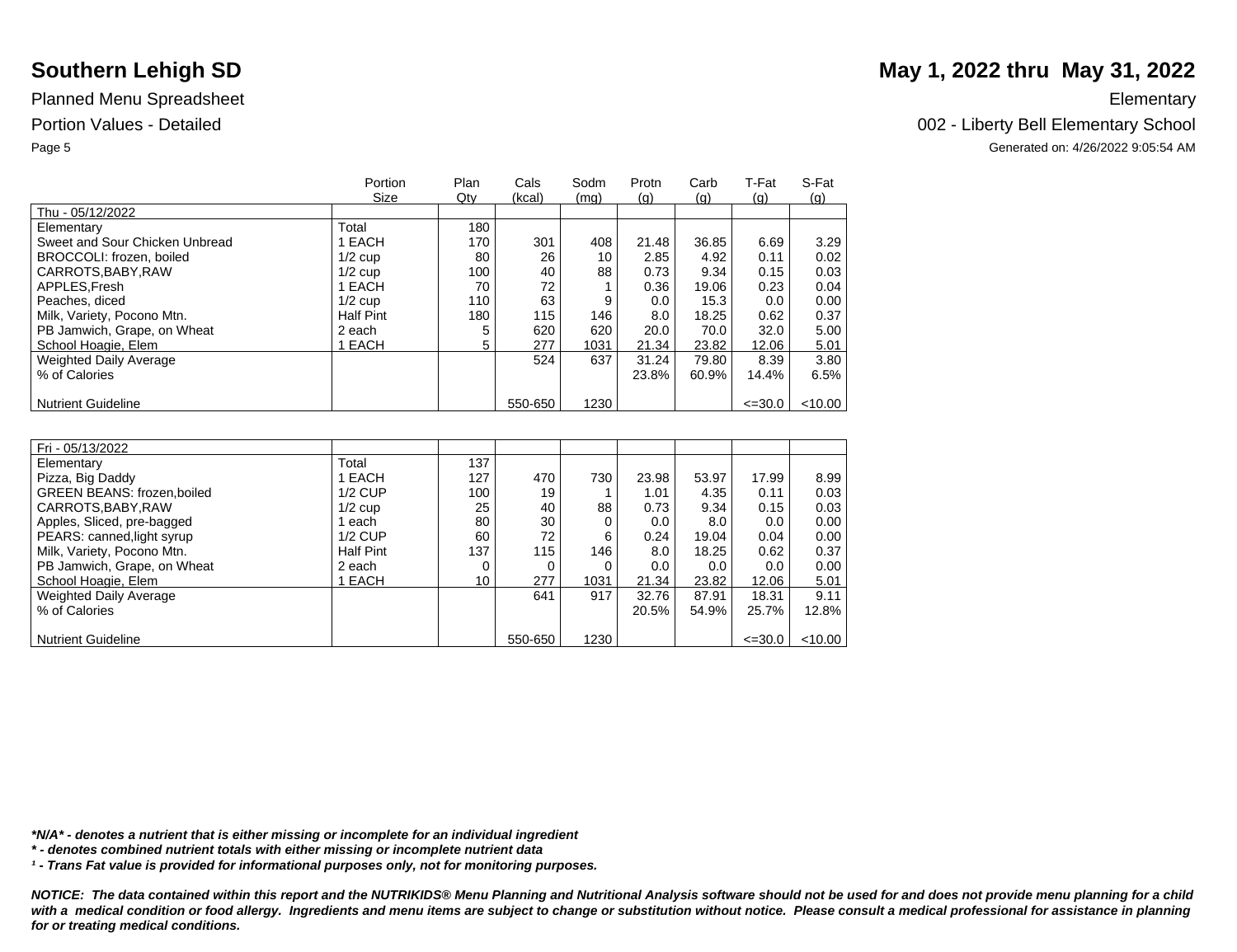|                                | Portion          | Plan | Cals    | Sodm | Protn | Carb  | T-Fat       | S-Fat     |
|--------------------------------|------------------|------|---------|------|-------|-------|-------------|-----------|
|                                | Size             | Qty  | (kcal)  | (mg) | (q)   | (g)   | (q)         | (g)       |
| Mon - 05/16/2022               |                  |      |         |      |       |       |             |           |
| Elementary                     | Total            | 140  |         |      |       |       |             |           |
| French Toast Sticks WG         | EACH             | 130  | 233     | 308  | 4.5   | 32.25 | 9.75        | 2.25      |
| Syrup cup, reduced calorie     | each             | 120  | 50      |      | 0.0   | 13.0  | 0.0         | 0.00      |
| Sausage Links - Performance    | 1 Each           | 130  | 190     | 270  | 6.0   | 0.0   | 19.0        | 6.00      |
| Potato, Tator Tots             | <b>SERVING</b>   | 120  | 130     | 310  | 2.0   | 17.0  | 6.0         | 1.00      |
| <b>CELERY STICKS</b>           | $1/2$ CUP        | 35   | 8       | 48   | 0.41  | 1.78  | 0.1         | 0.03      |
| APPLES.Fresh                   | 1 EACH           | 60   | 72      |      | 0.36  | 19.06 | 0.23        | 0.04      |
| Oranges, Mandarin, World Horiz | $1/2$ cup        | 80   | 66      | 12   | 0.82  | 15.61 | 0.0         | 0.00      |
| Milk, Variety, Pocono Mtn.     | <b>Half Pint</b> | 140  | 115     | 146  | 8.0   | 18.25 | 0.62        | 0.37      |
| PB Jamwich, Grape, on Wheat    | 2 each           |      | 0       | 0    | 0.0   | 0.0   | 0.0         | 0.00      |
| School Hoagie, Elem            | 1 EACH           | 10   | 277     | 1031 | 21.34 | 23.82 | 12.06       | 5.01      |
| <b>Weighted Daily Average</b>  |                  |      | 752     | 1041 | 21.71 | 93.15 | 33.45       | 9.27      |
| % of Calories                  |                  |      |         |      | 11.6% | 49.6% | 40.0%       | 11.1%     |
|                                |                  |      |         |      |       |       |             |           |
| <b>Nutrient Guideline</b>      |                  |      | 550-650 | 1230 |       |       | $\leq 30.0$ | $<$ 10.00 |

| Tue - 05/17/2022              |                  |     |         |      |       |       |             |           |
|-------------------------------|------------------|-----|---------|------|-------|-------|-------------|-----------|
| Elementary                    | Total            | 180 |         |      |       |       |             |           |
| CHICKEN, Tenders, Tyson       | 3 each           | 170 | 260     | 390  | 15.0  | 16.0  | 14.0        | 2.50      |
| Roll, dinner, wheat           | each             | 170 | 80      | 150  | 3.0   | 15.0  | 0.5         | 0.00      |
| <b>BBQ Sauce SLSD</b>         | 1 <sub>OZ</sub>  | 100 | 33      | 235  | 0.28  | 8.69  | 0.04        | 0.00      |
| CARROTS: frozen, boiled       | $1/2$ CUP        | 150 | 27      | 43   | 0.42  | 5.64  | 0.5         | 0.09      |
| <b>CELERY STICKS</b>          | $1/2$ CUP        | 77  | 8       | 48   | 0.41  | 1.78  | 0.1         | 0.03      |
| Apples, Sliced, pre-bagged    | each             | 85  | 30      | 0    | 0.0   | 8.0   | 0.0         | 0.00      |
| Peaches, diced                | $1/2$ cup        | 125 | 63      | 9    | 0.0   | 15.3  | 0.0         | 0.00      |
| Milk, Variety, Pocono Mtn.    | <b>Half Pint</b> | 180 | 115     | 146  | 8.0   | 18.25 | 0.62        | 0.37      |
| PB Jamwich, Grape, on Wheat   | 2 each           |     | 620     | 620  | 20.0  | 70.0  | 32.0        | 5.00      |
| School Hoagie, Elem           | 1 EACH           | 5   | 277     | 1031 | 21.34 | 23.82 | 12.06       | 5.01      |
| <b>Weighted Daily Average</b> |                  |     | 563     | 896  | 26.83 | 74.83 | 16.02       | 3.10      |
| % of Calories                 |                  |     |         |      | 19.1% | 53.1% | 25.6%       | 5.0%      |
|                               |                  |     |         |      |       |       |             |           |
| <b>Nutrient Guideline</b>     |                  |     | 550-650 | 1230 |       |       | $\leq 30.0$ | $<$ 10.00 |

*\*N/A\* - denotes a nutrient that is either missing or incomplete for an individual ingredient*

*\* - denotes combined nutrient totals with either missing or incomplete nutrient data*

*¹ - Trans Fat value is provided for informational purposes only, not for monitoring purposes.*

*NOTICE: The data contained within this report and the NUTRIKIDS® Menu Planning and Nutritional Analysis software should not be used for and does not provide menu planning for a child*  with a medical condition or food allergy. Ingredients and menu items are subject to change or substitution without notice. Please consult a medical professional for assistance in planning *for or treating medical conditions.*

## **Southern Lehigh SD** May 1, 2022 thru May 31, 2022

Portion Values - Detailed **Detailed** 2002 - Liberty Bell Elementary School

Page 6 Generated on: 4/26/2022 9:05:54 AM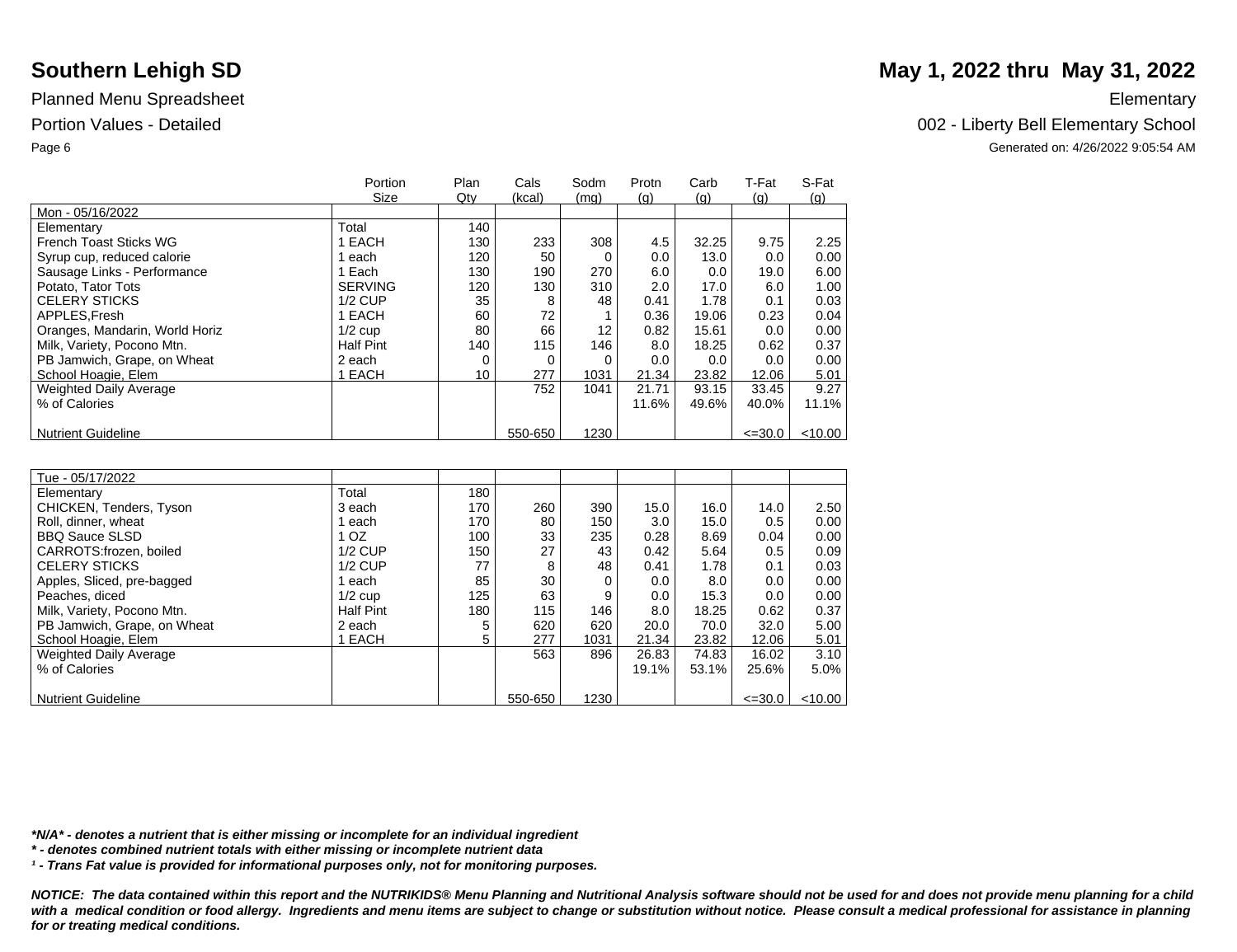|                               | Portion<br>Size  | Plan<br>Qty | Cals<br>(kcal) | Sodm<br>(mq) | Protn<br>(q) | Carb<br>(q) | T-Fat<br>(q) | S-Fat<br>(q) |
|-------------------------------|------------------|-------------|----------------|--------------|--------------|-------------|--------------|--------------|
| Wed - 05/18/2022              |                  |             |                |              |              |             |              |              |
| Elementary                    | Total            | 137         |                |              |              |             |              |              |
| Breadsticks w/ Meatsauce Elem | each             | 120         | 448            | 970          | 17.64        | 45.8        | 21.25        | 6.24         |
| BROCCOLI: frozen, boiled      | $1/2$ cup        | 100         | 26             | 10           | 2.85         | 4.92        | 0.11         | 0.02         |
| CARROTS, BABY, RAW            | $1/2$ cup        | 25          | 40             | 88           | 0.73         | 9.34        | 0.15         | 0.03         |
| <b>BANANAS</b>                | 1 EACH           | 80          | 105            |              | 1.29         | 26.95       | 0.39         | 0.13         |
| PEARS: canned, light syrup    | $1/2$ CUP        | 60          | 72             | 6            | 0.24         | 19.04       | 0.04         | 0.00         |
| Milk, Variety, Pocono Mtn.    | <b>Half Pint</b> | 137         | 115            | 146          | 8.0          | 18.25       | 0.62         | 0.37         |
| PB Jamwich, Grape, on Wheat   | 2 each           |             | 620            | 620          | 20.0         | 70.0        | 32.0         | 5.00         |
| School Hoagie, Elem           | 1 EACH           | 10          | 277            | 1031         | 21.34        | 23.82       | 12.06        | 5.01         |
| Weighted Daily Average        |                  |             | 678            | 1130         | 29.10        | 93.06       | 22.10        | 6.56         |
| % of Calories                 |                  |             |                |              | 17.2%        | 54.9%       | 29.3%        | 8.7%         |
|                               |                  |             |                |              |              |             |              |              |
| <b>Nutrient Guideline</b>     |                  |             | 550-650        | 1230         |              |             | $\leq 30.0$  | < 10.00      |

| Thu - 05/19/2022               |                  |     |         |                   |       |       |             |         |
|--------------------------------|------------------|-----|---------|-------------------|-------|-------|-------------|---------|
| Elementary                     | Total            | 195 |         |                   |       |       |             |         |
| Turkey & Cheese on Hamburg Bun | EACH             | 185 | 267     | 982               | 23.99 | 25.23 | 8.76        | 3.33    |
| Chips, Lays, Regular           | <b>SERVING</b>   | 185 | 80      | 85                | 1.0   | 7.5   | 5.0         | 0.75    |
| Mayonnaise, packet             | 1 EACH           | 185 | 88      | 62                | 0.2   | 0.4   | 9.5         | 1.50    |
| CARROTS, BABY, RAW             | $1/2$ cup        | 185 | 40      | 88                | 0.73  | 9.34  | 0.15        | 0.03    |
| Ranch, Dressing PC 12 G        | EACH             | 185 | 67      | 100               | 0.2   | 0.7   | 7.0         | 1.10    |
| <b>CELERY STICKS</b>           | $1/2$ CUP        | 35  | 8       | 48                | 0.41  | 1.78  | 0.1         | 0.03    |
| APPLES.Fresh                   | EACH             | 115 | 72      |                   | 0.36  | 19.06 | 0.23        | 0.04    |
| Oranges, Mandarin, World Horiz | $1/2$ cup        | 80  | 66      | $12 \overline{ }$ | 0.82  | 15.61 | 0.0         | 0.00    |
| Milk, Variety, Pocono Mtn.     | <b>Half Pint</b> | 195 | 115     | 146               | 8.0   | 18.25 | 0.62        | 0.37    |
| PB Jamwich, Grape, on Wheat    | 2 each           | 5   | 620     | 620               | 20.0  | 70.0  | 32.0        | 5.00    |
| School Hoagie, Elem            | EACH             | 5   | 277     | 1031              | 21.34 | 23.82 | 12.06       | 5.01    |
| <b>Weighted Daily Average</b>  |                  |     | 723     | 1454              | 34.46 | 79.58 | 30.76       | 7.03    |
| % of Calories                  |                  |     |         |                   | 19.1% | 44.1% | 38.3%       | 8.8%    |
|                                |                  |     |         |                   |       |       |             |         |
| <b>Nutrient Guideline</b>      |                  |     | 550-650 | 1230              |       |       | $\leq 30.0$ | < 10.00 |

*\*N/A\* - denotes a nutrient that is either missing or incomplete for an individual ingredient*

*\* - denotes combined nutrient totals with either missing or incomplete nutrient data*

*¹ - Trans Fat value is provided for informational purposes only, not for monitoring purposes.*

*NOTICE: The data contained within this report and the NUTRIKIDS® Menu Planning and Nutritional Analysis software should not be used for and does not provide menu planning for a child*  with a medical condition or food allergy. Ingredients and menu items are subject to change or substitution without notice. Please consult a medical professional for assistance in planning *for or treating medical conditions.*

## **Southern Lehigh SD** May 1, 2022 thru May 31, 2022

Portion Values - Detailed **Detailed** 2002 - Liberty Bell Elementary School

Page 7 Generated on: 4/26/2022 9:05:54 AM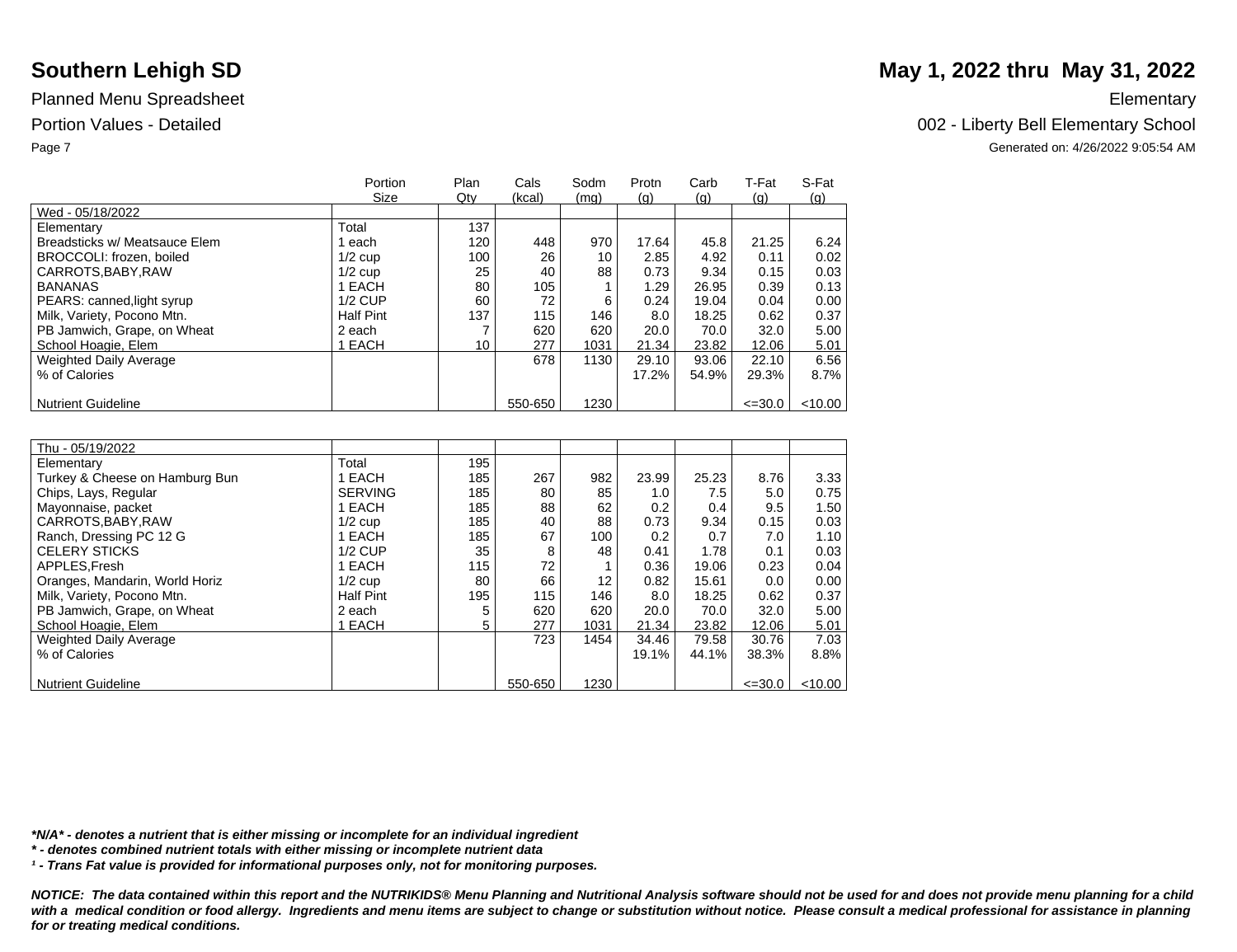|                                   | Portion<br>Size  | Plan<br>Qty | Cals<br>(kcal) | Sodm<br>(mq) | Protn | Carb<br>(q) | T-Fat       | S-Fat     |
|-----------------------------------|------------------|-------------|----------------|--------------|-------|-------------|-------------|-----------|
| Fri - 05/20/2022                  |                  |             |                |              | (q)   |             | (q)         | (q)       |
| Elementary                        | Total            | 137         |                |              |       |             |             |           |
| Pizza, Big Daddy                  | EACH             | 127         | 470            | 730          | 23.98 | 53.97       | 17.99       | 8.99      |
| <b>GREEN BEANS: frozen.boiled</b> | $1/2$ CUP        | 100         | 19             |              | 1.01  | 4.35        | 0.11        | 0.03      |
| CARROTS, BABY, RAW                | $1/2$ cup        | 25          | 40             | 88           | 0.73  | 9.34        | 0.15        | 0.03      |
| Apples, Sliced, pre-bagged        | each             | 80          | 30             | 0            | 0.0   | 8.0         | 0.0         | 0.00      |
| PEARS: canned, light syrup        | $1/2$ CUP        | 60          | 72             | 6            | 0.24  | 19.04       | 0.04        | 0.00      |
| Milk, Variety, Pocono Mtn.        | <b>Half Pint</b> | 137         | 115            | 146          | 8.0   | 18.25       | 0.62        | 0.37      |
| PB Jamwich, Grape, on Wheat       | 2 each           | 0           |                | $\Omega$     | 0.0   | 0.0         | 0.0         | 0.00      |
| School Hoagie, Elem               | EACH             | 10          | 277            | 1031         | 21.34 | 23.82       | 12.06       | 5.01      |
| <b>Weighted Daily Average</b>     |                  |             | 641            | 917          | 32.76 | 87.91       | 18.31       | 9.11      |
| % of Calories                     |                  |             |                |              | 20.5% | 54.9%       | 25.7%       | 12.8%     |
|                                   |                  |             |                |              |       |             |             |           |
| <b>Nutrient Guideline</b>         |                  |             | 550-650        | 1230         |       |             | $\leq 30.0$ | $<$ 10.00 |

| Mon - 05/23/2022            |                  |     |         |      |       |       |             |         |
|-----------------------------|------------------|-----|---------|------|-------|-------|-------------|---------|
| Elementary                  | Total            | 180 |         |      |       |       |             |         |
| Chicken Patty Sandwich      | 1 EACH           | 170 | 350     | 820  | 24.0  | 33.0  | 14.5        | 2.50    |
| <b>Baked Beans SLSD</b>     | $1/2$ CUP        | 80  | 182     | 364  | 6.57  | 43.22 | 0.55        | 0.10    |
| CARROTS, BABY, RAW          | $1/2$ cup        | 100 | 40      | 88   | 0.73  | 9.34  | 0.15        | 0.03    |
| APPLES, Fresh               | 1 EACH           | 70  | 72      |      | 0.36  | 19.06 | 0.23        | 0.04    |
| Peaches, diced              | $1/2$ cup        | 110 | 63      | 9    | 0.0   | 15.3  | 0.0         | 0.00    |
| Milk, Variety, Pocono Mtn.  | <b>Half Pint</b> | 180 | 115     | 146  | 8.0   | 18.25 | 0.62        | 0.37    |
| PB Jamwich, Grape, on Wheat | 2 each           | 5   | 620     | 620  | 20.0  | 70.0  | 32.0        | 5.00    |
| School Hoagie, Elem         | EACH             | 5   | 277     | 1031 | 21.34 | 23.82 | 12.06       | 5.01    |
| Weighted Daily Average      |                  |     | 640     | 1184 | 35.28 | 93.18 | 15.96       | 3.09    |
| % of Calories               |                  |     |         |      | 22.0% | 58.2% | 22.4%       | 4.3%    |
|                             |                  |     |         |      |       |       |             |         |
| <b>Nutrient Guideline</b>   |                  |     | 550-650 | 1230 |       |       | $\leq 30.0$ | < 10.00 |

# **Southern Lehigh SD** May 1, 2022 thru May 31, 2022

Portion Values - Detailed **Detailed** 2002 - Liberty Bell Elementary School

Page 8 Generated on: 4/26/2022 9:05:54 AM

*\*N/A\* - denotes a nutrient that is either missing or incomplete for an individual ingredient*

*\* - denotes combined nutrient totals with either missing or incomplete nutrient data*

*¹ - Trans Fat value is provided for informational purposes only, not for monitoring purposes.*

*NOTICE: The data contained within this report and the NUTRIKIDS® Menu Planning and Nutritional Analysis software should not be used for and does not provide menu planning for a child*  with a medical condition or food allergy. Ingredients and menu items are subject to change or substitution without notice. Please consult a medical professional for assistance in planning *for or treating medical conditions.*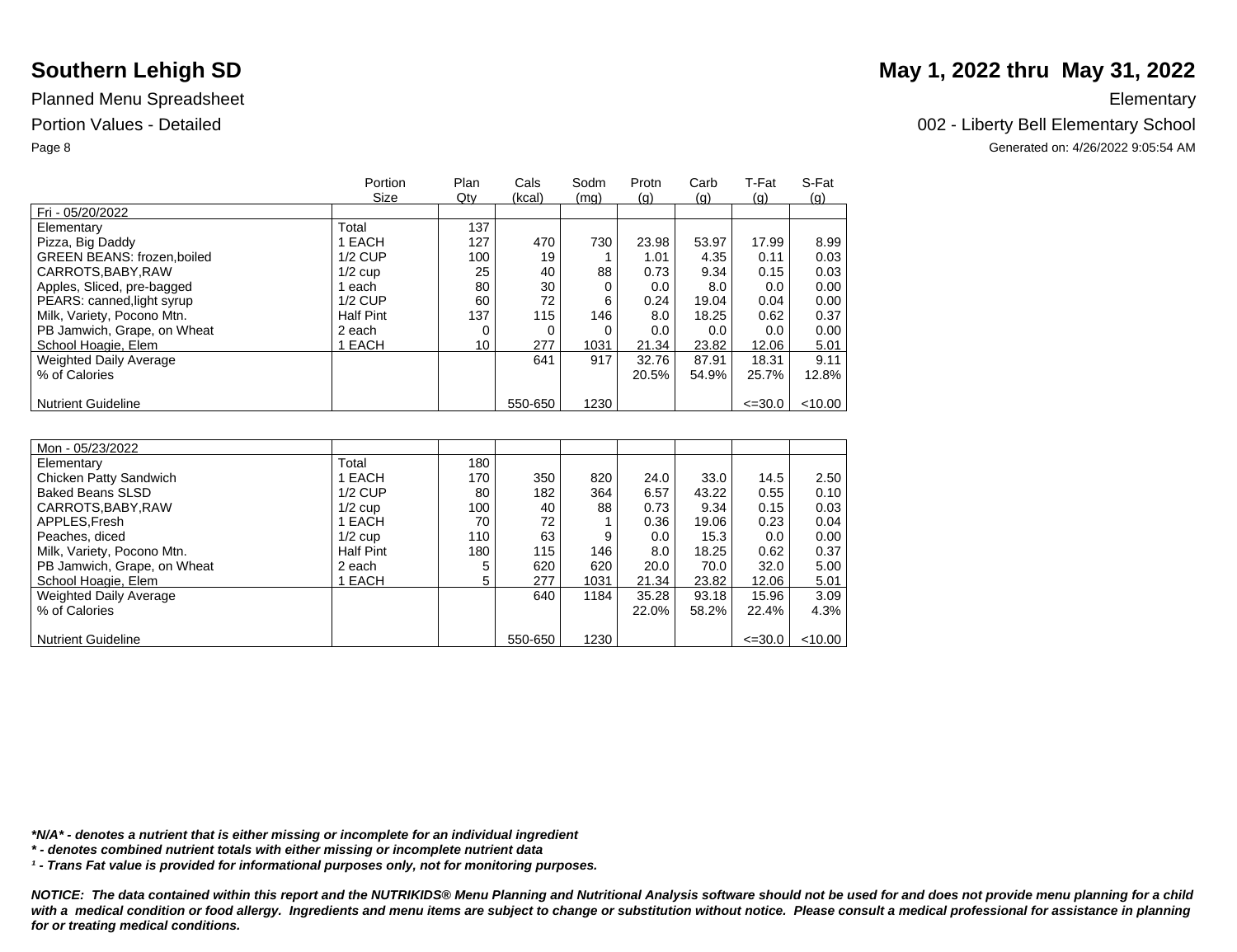|                                | Portion          | Plan | Cals    | Sodm | Protn | Carb   | T-Fat       | S-Fat     |
|--------------------------------|------------------|------|---------|------|-------|--------|-------------|-----------|
|                                | Size             | Qty  | (kcal)  | (mq) | (q)   | (q)    | (q)         | (g)       |
| Tue - 05/24/2022               |                  |      |         |      |       |        |             |           |
| Elementary                     | Total            | 195  |         |      |       |        |             |           |
| Dutch Waffle                   | each             | 190  | 300     | 350  | 4.0   | 43.0   | 13.0        | 3.00      |
| Syrup cup, reduced calorie     | each             | 190  | 50      |      | 0.0   | 13.0   | 0.0         | $0.00\,$  |
| Potato, Crinkle Cut Govt       | 4 OZ             | 190  | 162     | 27   | 2.7   | 27.0   | 4.73        | 1.35      |
| Sausage Links - Performance    | Each             | 190  | 190     | 270  | 6.0   | 0.0    | 19.0        | 6.00      |
| Ketchup, Red Gold packet       | EACH             | 140  | 10      | 105  | 0.0   | 3.0    | 0.0         | 0.00      |
| <b>CELERY STICKS</b>           | $1/2$ CUP        | 35   | 8       | 48   | 0.41  | 1.78   | 0.1         | 0.03      |
| APPLES.Fresh                   | EACH             | 115  | 72      |      | 0.36  | 19.06  | 0.23        | 0.04      |
| Oranges, Mandarin, World Horiz | $1/2$ cup        | 80   | 66      | 12   | 0.82  | 15.61  | 0.0         | 0.00      |
| Milk, Variety, Pocono Mtn.     | <b>Half Pint</b> | 195  | 115     | 146  | 8.0   | 18.25  | 0.62        | 0.37      |
| PB Jamwich, Grape, on Wheat    | 2 each           | 0    | 0       |      | 0.0   | 0.0    | 0.0         | 0.00      |
| School Hoagie, Elem            | EACH             | 10   | 277     | 1031 | 21.34 | 23.82  | 12.06       | 5.01      |
| <b>Weighted Daily Average</b>  |                  |      | 891     | 919  | 22.09 | 120.46 | 37.18       | 10.74     |
| % of Calories                  |                  |      |         |      | 9.9%  | 54.1%  | 37.6%       | 10.8%     |
|                                |                  |      |         |      |       |        |             |           |
| <b>Nutrient Guideline</b>      |                  |      | 550-650 | 1230 |       |        | $\leq 30.0$ | $<$ 10.00 |

| Wed - 05/25/2022               |                  |     |         |      |       |       |             |           |
|--------------------------------|------------------|-----|---------|------|-------|-------|-------------|-----------|
| Elementary                     | Total            | 170 |         |      |       |       |             |           |
| Totchos Grande w/ Beef         | 1 EACH           | 150 | 301     | 768  | 19.71 | 25.24 | 13.71       | 4.46      |
| CARROTS:frozen, boiled         | $1/2$ CUP        | 100 | 27      | 43   | 0.42  | 5.64  | 0.5         | 0.09      |
| Salsa, Redpack                 | .25 CUP          | 100 | 36      | 277  | 0.91  | 4.99  | 1.36        | 0.45      |
| CARROTS, BABY, RAW             | $1/2$ cup        | 50  | 40      | 88   | 0.73  | 9.34  | 0.15        | 0.03      |
| APPLES, Fresh                  | 1 EACH           | 100 | 72      |      | 0.36  | 19.06 | 0.23        | 0.04      |
| Oranges, Mandarin, World Horiz | $1/2$ cup        | 80  | 66      | 12   | 0.82  | 15.61 | 0.0         | 0.00      |
| Milk, Variety, Pocono Mtn.     | <b>Half Pint</b> | 145 | 115     | 146  | 8.0   | 18.25 | 0.62        | 0.37      |
| PB Jamwich, Grape, on Wheat    | 2 each           | 10  | 620     | 620  | 20.0  | 70.0  | 32.0        | 5.00      |
| School Hoagie, Elem            | <b>EACH</b>      | 10  | 277     | 1031 | 21.34 | 23.82 | 12.06       | 5.01      |
| <b>Weighted Daily Average</b>  |                  |     | 539     | 1120 | 28.24 | 70.92 | 16.50       | 5.19      |
| % of Calories                  |                  |     |         |      | 21.0% | 52.6% | 27.6%       | 8.7%      |
|                                |                  |     |         |      |       |       |             |           |
| <b>Nutrient Guideline</b>      |                  |     | 550-650 | 1230 |       |       | $\leq 30.0$ | $<$ 10.00 |

*\*N/A\* - denotes a nutrient that is either missing or incomplete for an individual ingredient*

*\* - denotes combined nutrient totals with either missing or incomplete nutrient data*

*¹ - Trans Fat value is provided for informational purposes only, not for monitoring purposes.*

*NOTICE: The data contained within this report and the NUTRIKIDS® Menu Planning and Nutritional Analysis software should not be used for and does not provide menu planning for a child*  with a medical condition or food allergy. Ingredients and menu items are subject to change or substitution without notice. Please consult a medical professional for assistance in planning *for or treating medical conditions.*

## **Southern Lehigh SD** May 1, 2022 thru May 31, 2022

Portion Values - Detailed **Detailed** 2002 - Liberty Bell Elementary School

Page 9 Generated on: 4/26/2022 9:05:54 AM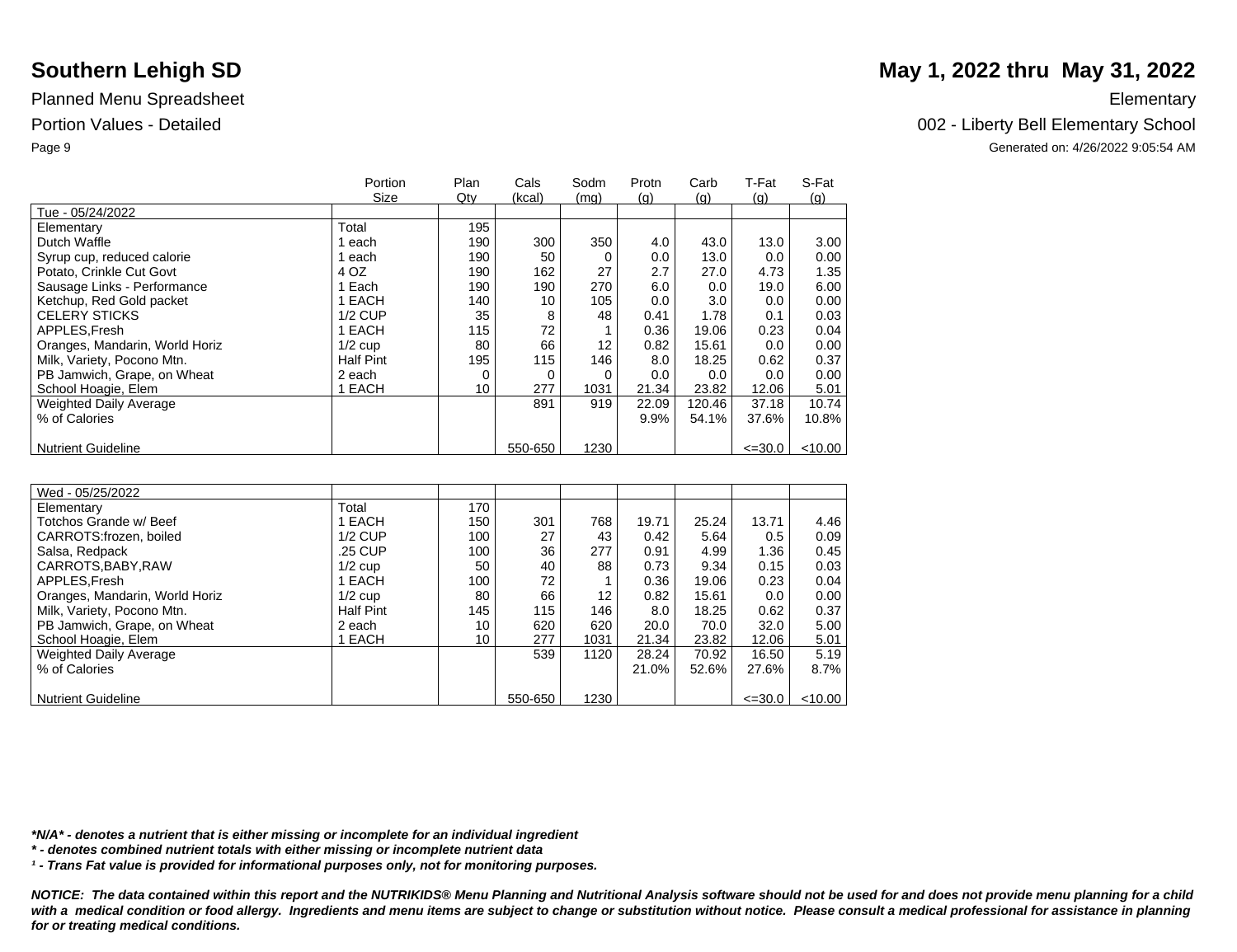|                                | Portion          | Plan | Cals    | Sodm | Protn | Carb  | T-Fat       | S-Fat     |
|--------------------------------|------------------|------|---------|------|-------|-------|-------------|-----------|
|                                | Size             | Qty  | (kcal)  | (mq) | (q)   | (a)   | (q)         | (q)       |
| Thu - 05/26/2022               |                  |      |         |      |       |       |             |           |
| Elementary                     | Total            | 180  |         |      |       |       |             |           |
| <b>Meatball Sub</b>            | each             | 170  | 335     | 647  | 19.6  | 41.34 | 9.72        | 3.52      |
| BROCCOLI: frozen, boiled       | $1/2$ cup        | 120  | 26      | 10   | 2.85  | 4.92  | 0.11        | 0.02      |
| <b>CELERY STICKS</b>           | $1/2$ CUP        | 40   | 8       | 48   | 0.41  | 1.78  | 0.1         | 0.03      |
| APPLES.Fresh                   | I EACH           | 60   | 72      |      | 0.36  | 19.06 | 0.23        | 0.04      |
| Oranges, Mandarin, World Horiz | $1/2$ cup        | 125  | 66      | 12   | 0.82  | 15.61 | 0.0         | 0.00      |
| Milk, Variety, Pocono Mtn.     | <b>Half Pint</b> | 180  | 115     | 146  | 8.0   | 18.25 | 0.62        | 0.37      |
| PBJ, Uncrustable Wheat         | <b>EACH</b>      | 5    | 580     | 540  | 18.0  | 55.0  | 32.0        | 7.00      |
| School Hoagie, Elem            | EACH             | 5    | 277     | 1031 | 21.34 | 23.82 | 12.06       | 5.01      |
| Weighted Daily Average         |                  |      | 544     | 827  | 30.29 | 80.36 | 11.20       | 4.06      |
| % of Calories                  |                  |      |         |      | 22.3% | 59.1% | 18.5%       | 6.7%      |
|                                |                  |      |         |      |       |       |             |           |
| <b>Nutrient Guideline</b>      |                  |      | 550-650 | 1230 |       |       | $\leq 30.0$ | $<$ 10.00 |

| Fri - 05/27/2022               |                  |     |         |      |       |       |             |         |
|--------------------------------|------------------|-----|---------|------|-------|-------|-------------|---------|
| Elementary                     | Total            | 180 |         |      |       |       |             |         |
| Pizza, 5" Round                | EACH             | 170 | 390     | 660  | 20.0  | 47.0  | 14.0        | 6.00    |
| Salad, tossed, side            | EACH             | 120 | 32      | 18   | 2.13  | 6.54  | 0.47        | 0.07    |
| Ranch, Dressing PC 12 G        | EACH             | 120 | 67      | 100  | 0.2   | 0.7   | 7.0         | 1.10    |
| <b>CELERY STICKS</b>           | $1/2$ CUP        | 40  | 8       | 48   | 0.41  | 1.78  | 0.1         | 0.03    |
| APPLES.Fresh                   | EACH             | 60  | 72      |      | 0.36  | 19.06 | 0.23        | 0.04    |
| Oranges, Mandarin, World Horiz | $1/2$ cup        | 125 | 66      | 12   | 0.82  | 15.61 | 0.0         | 0.00    |
| Milk, Variety, Pocono Mtn.     | <b>Half Pint</b> | 180 | 115     | 146  | 8.0   | 18.25 | 0.62        | 0.37    |
| PBJ, Uncrustable Wheat         | <b>EACH</b>      | 5   | 580     | 540  | 18.0  | 55.0  | 32.0        | 7.00    |
| School Hoagie, Elem            | <b>EACH</b>      | 5   | 277     | 1031 | 21.34 | 23.82 | 12.06       | 5.01    |
| Weighted Daily Average         |                  |     | 645     | 912  | 30.32 | 87.24 | 20.15       | 7.17    |
| % of Calories                  |                  |     |         |      | 18.8% | 54.1% | 28.1%       | 10.0%   |
|                                |                  |     |         |      |       |       |             |         |
| <b>Nutrient Guideline</b>      |                  |     | 550-650 | 1230 |       |       | $\leq 30.0$ | < 10.00 |

| Mon - 05/30/2022          |                |         |      |      |         |             |           |
|---------------------------|----------------|---------|------|------|---------|-------------|-----------|
| Elementary                | Total          |         |      |      |         |             |           |
| NO SCHOOL TODAY           | <b>SERVING</b> |         |      | 0.0  | 0.0     | 0.0         | 0.00      |
| Weighted Daily Average    |                |         |      | 0.00 | 0.00    | 0.00        | 0.00      |
| % of Calories             |                |         |      | 0.0% | $0.0\%$ | $0.0\%$     | $0.0\%$   |
|                           |                |         |      |      |         |             |           |
| <b>Nutrient Guideline</b> |                | 550-650 | 1230 |      |         | $\leq 30.0$ | $<$ 10.00 |

*\*N/A\* - denotes a nutrient that is either missing or incomplete for an individual ingredient*

*\* - denotes combined nutrient totals with either missing or incomplete nutrient data*

*¹ - Trans Fat value is provided for informational purposes only, not for monitoring purposes.*

*NOTICE: The data contained within this report and the NUTRIKIDS® Menu Planning and Nutritional Analysis software should not be used for and does not provide menu planning for a child*  with a medical condition or food allergy. Ingredients and menu items are subject to change or substitution without notice. Please consult a medical professional for assistance in planning *for or treating medical conditions.*

## **Southern Lehigh SD** May 1, 2022 thru May 31, 2022

### Portion Values - Detailed **Detailed** 2002 - Liberty Bell Elementary School

Page 10 Generated on: 4/26/2022 9:05:54 AM